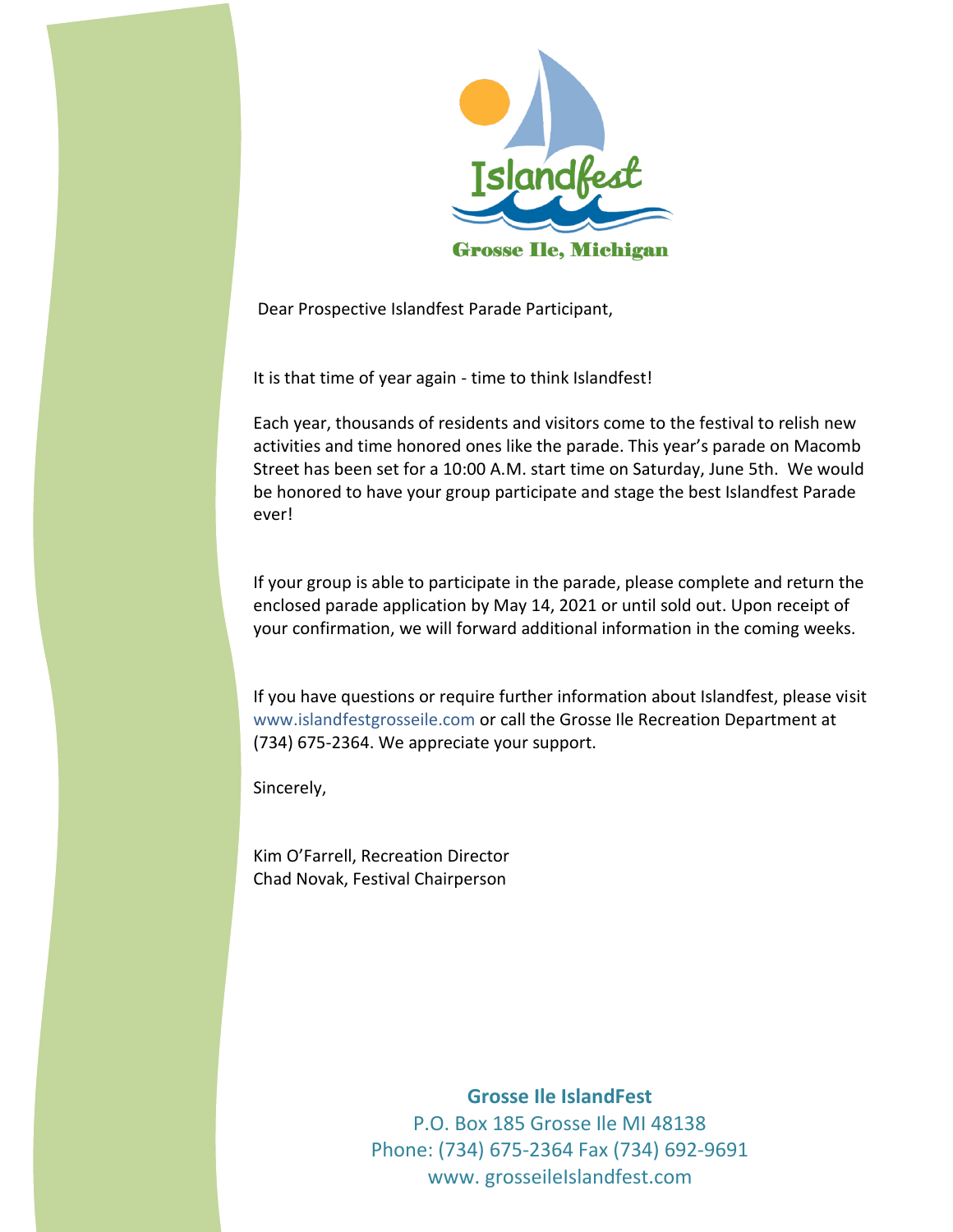

## **PARADE APPLICATION**

Saturday, June 5th starting at 10:00 a.m.

## **APPLICATION DEADLINE: MAY 14, 2021**

| <b>OFFICE USE ONLY</b> |  |  |  |  |  |
|------------------------|--|--|--|--|--|
| Date Rcvd              |  |  |  |  |  |
| Accepted               |  |  |  |  |  |
| Space #                |  |  |  |  |  |

PLEASE COMPLETE AND RETURN THIS APPLICATION BY MAY 14, 2021. ONLY COMPLETED APPLICATIONS WILL BE CONSIDERED. THIS APPLICATION DOES NOT IMPLY ACCEPTANCE TO PARTICIPATE IN THE ISLANDFEST PARADE. THE FESTIVAL COMMISSION WILL REVIEW ENTRIES AND MAKE A DECISION UPON RECEIPT. ACCEPTANCE IS BASED ON A FIRST‐COME FIRST SERVED BASIS. IN SUBMITTING THIS APPLICATION, APPLICANT UNDERSTANDS THAT THERE IS NO GUARANTEE REGARDING PARADE POSITIONS OR PREFERENTIAL TREATMENT OF ANY KIND. *(Exception to police and fire units for safety purposes)*

|  | ****An email address must be given, all communications will take place through email.                           |  |
|--|-----------------------------------------------------------------------------------------------------------------|--|
|  | <b>CHECK ALL THAT APPLY</b>                                                                                     |  |
|  | Marching Band ___________Color Guard _____________Cheer/ Pom-Pom Team ___________Dance Squad ________ Float ___ |  |
|  |                                                                                                                 |  |

*NOTE: DRIVERS OF VEHICLES MUST PROVIDE COPY OF DRIVERS LICENSE AND PROOF OF INSURANCE UPON REQUEST*

*\*\*\*Any parade announcements MUST BE EMAILED t[o annl@grosseile.com](mailto:annl@grosseile.com) by May 14, 2021.*

IN CONSIDERATION OF INCLUSION AS A PARTICIPANT IN THE ISLANDFEST PARADE AND OTHER GOOD AND VALUABLE CONSIDERATION RECEIPT WHICH IS HEREBY ACKNOWLEDGED, PARTICIPANT AGREES TO INDEMNIFY AND HOLD HARMLESS GROSSE ILE TOWNSHIP, THE FESTIVAL COMMISSION, ITS MEMBERS, AGENTS, EMPLOYEES, REPRESENTATIVES, ASSIGN FROM AND AGAINST ANY AND ALL LIABILITY, LOSS, COST, DEMANDS, CLAIMS, FINES, DEBTS, OR JUDGMENTS THAT PARTICIPANT OR PARTICIPANT'S MEMBERS, PERFORMERS, EMPLOYEES, INDEPENDENT CONTRACTORS AND/OR VOLUNTEERS MAY SUSTAIN AS A RESULT OF OR ARISING FROM PARTICIPANT'S INVOLVEMENT IN THE ISLANDFEST PARADE.

**ACCEPTANCE: I HAVE READ, UNDERSTAND AND ACCEPT ALL INFORMATION REGARDING PARTICIPATION IN THE ISLANDFEST PARADE AND I AGREE THAT OUR PARADE UNIT WILL ABIDE BY THE PARADE RULES AND REGULATIONS.**

APPLICANT SIGNATURE **DATE** 

*Note: Submission of a signed application shall constitute agreement with all the terms and conditions of this application. Please keep a copy of this sheet for your records. Applicants will be notified of acceptance no later than May 14, 2021.* 

\_\_\_\_\_\_\_\_\_\_\_\_\_\_\_\_\_\_\_\_\_\_\_\_\_\_\_\_\_\_\_\_\_\_\_\_\_\_\_\_\_\_\_\_\_\_\_\_\_\_\_\_\_\_\_\_\_\_\_\_\_\_\_\_\_\_\_\_\_\_\_\_\_\_\_\_\_\_\_\_\_\_\_\_\_\_\_\_\_\_\_\_\_\_\_\_\_\_\_\_\_\_\_\_\_

**Mail completed application to: GROSSE ILE ISLANDFEST P.O. BOX 185 GROSSE ILE, MI 48138**